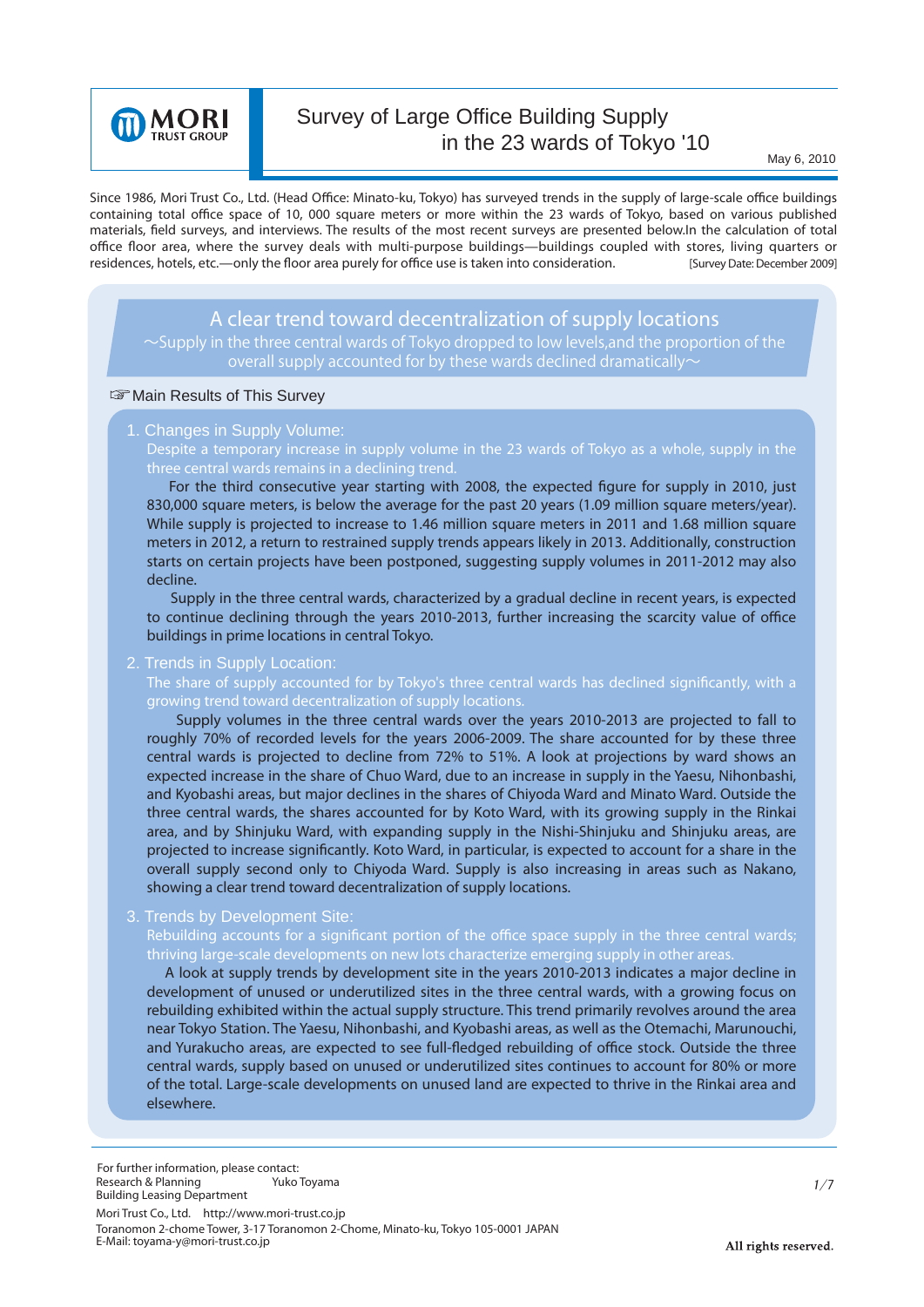# Future Market Outlook

Since 2004, when large-scale developments on the former Japan National Railway land peaked and then began to decline, the supply structure in central Tokyo has been characterized by rebuilding, as aging office stock has undergone rapid updates. This development has focused in the Otemachi, Marunouchi, and Yurakucho areas, and redevelopment in these areas, which offer the highest potential in central Tokyo, has sparked a wave of updates to urban functions in existing business districts and stimulated demand among businesses to return to central Tokyo. In central Tokyo, characterized by a shortage of sites for new large-scale development projects, rebuilding is expected to account for a significant portion of the office supply introduced to the market over the medium to long term. Backed partly by the deep-rooted corporate orientation to locate in central Tokyo, the scope of areas in which aged office stock undergoes updates is expected to expand beyond the Yaesu, Nihonbashi, and Kyobashi areas.

The growing interest and importance of environmental issues and increasingly rigorous environmental regulations may also serve as new factors promoting rebuilding. Growth in the scope of businesses subject to regulation under the amended Act on the Rational Use of Energy and requirements to reduce greenhouse-gas emissions under the Tokyo Metropolitan Government's amended environmental protection regulations appear likely to increase environmental awareness among businesses and further sharpen the market advantages of newly constructed buildings with their superior environmental performance. Stronger regulations may also encourage the market to weed out certain properties based on environmental performance, hastening the rebuilding of older facilities.

Since this trend toward supply through rebuilding is most pronounced in central Tokyo, which has matured as a business district, it may serve as a powerful demand stimulant. Additionally, the temporary loss of space in existing buildings due to rebuilding will do much to reconcile the gap between supply and demand, easing the increase in office stock and creating demand for relocation from buildings removed from the market. Advances in the rebuilding of aged stock in central Tokyo and related improvements in environmental performance may help stimulate the rental office market, which has begun to show signs of recovery.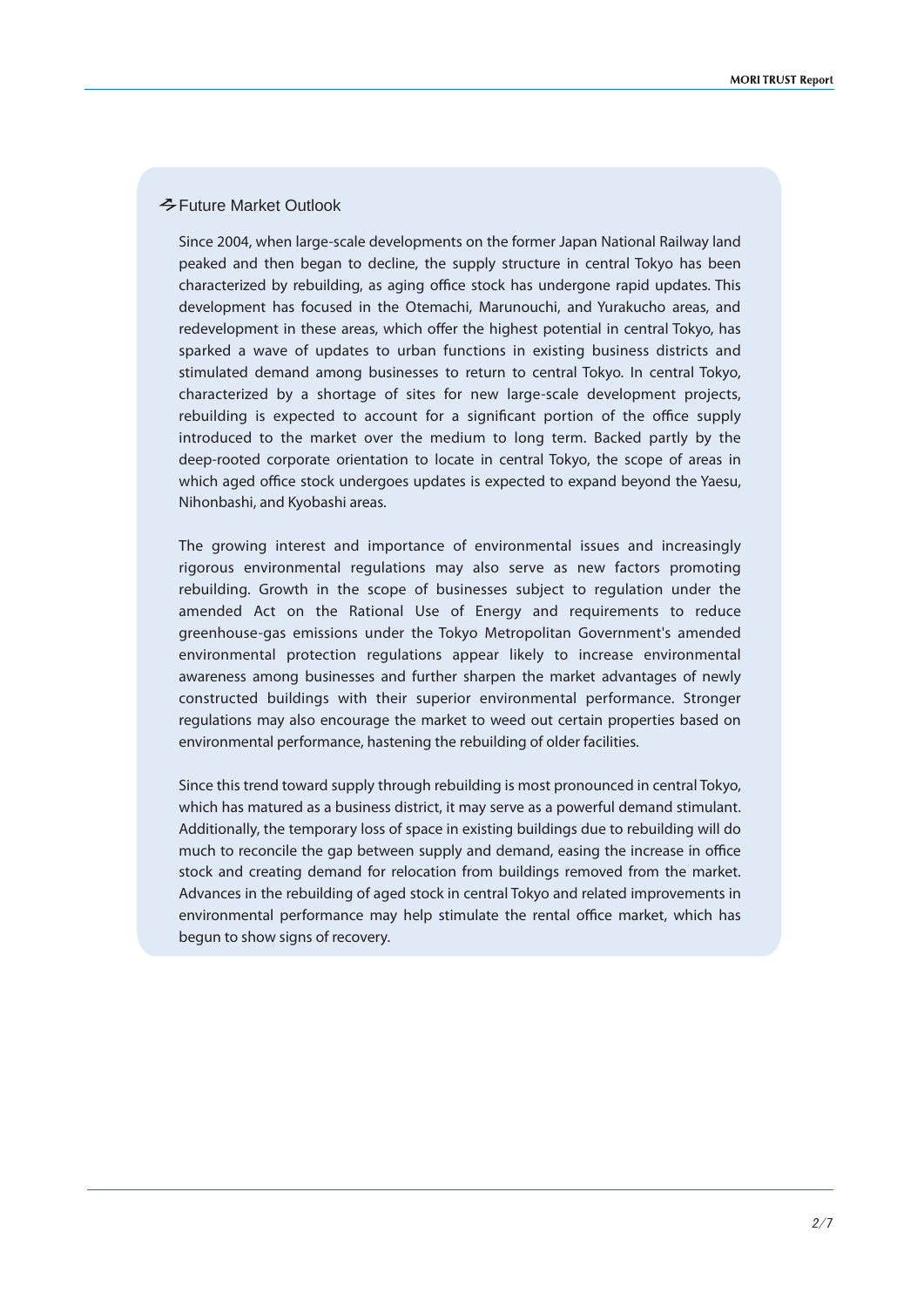



[a.the 23 wards of Tokyo]



Figure 2: Trends in average total office floor area per building

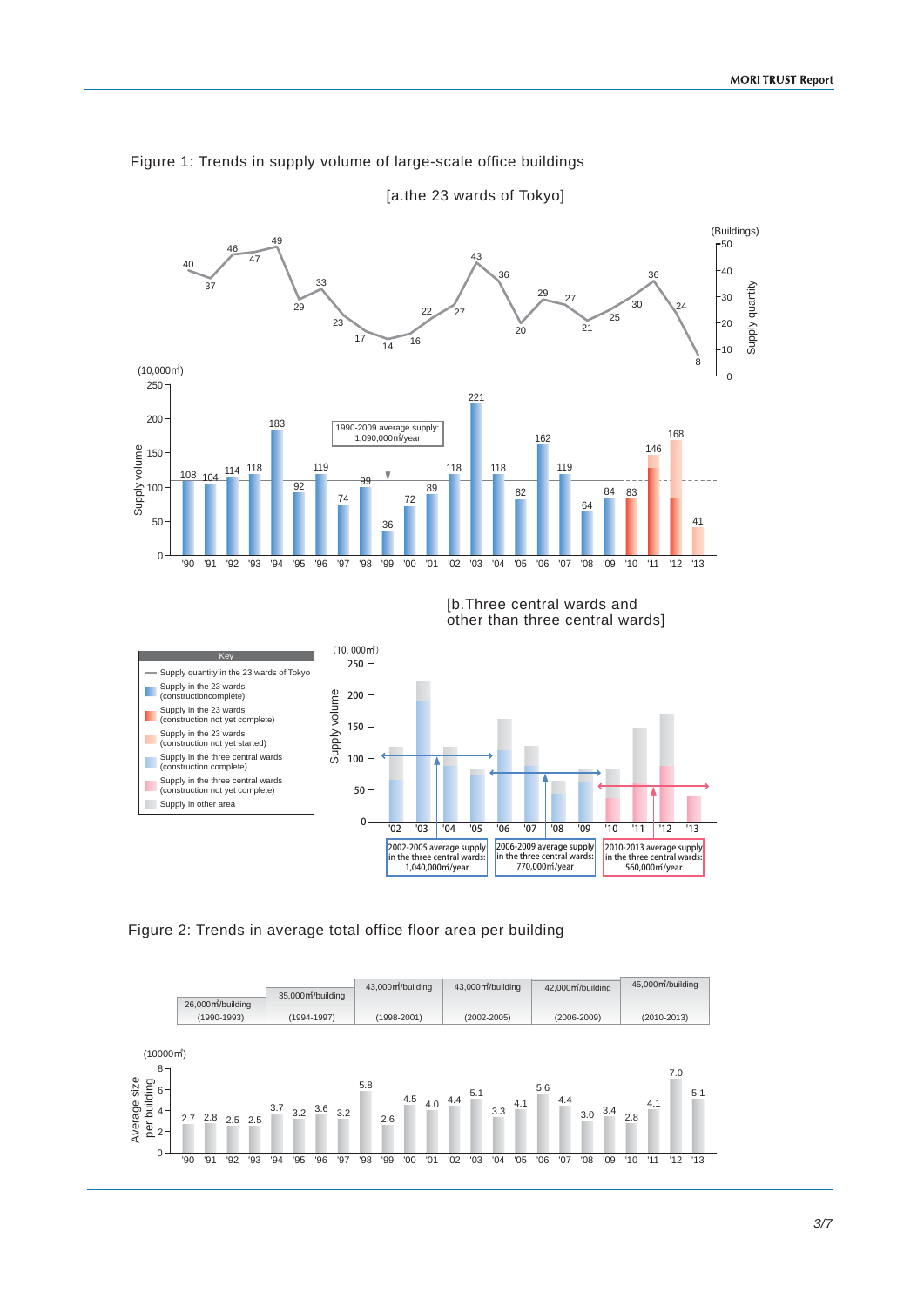

### Figure 3: Large-Scale Office Supply by Ward

Figure 4: Trends in the top 10 districts in terms of large-scale office supply volume

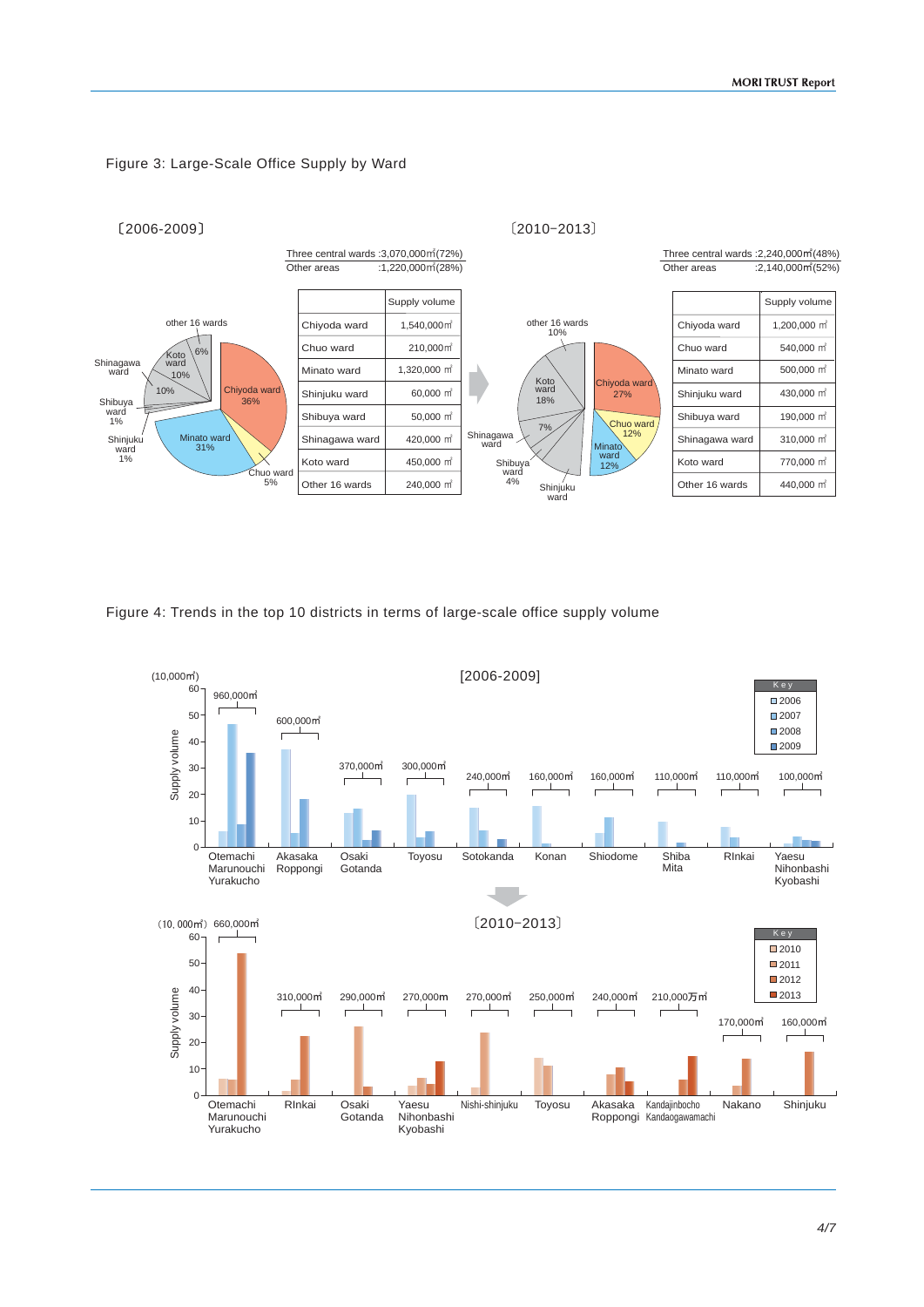

Figure 5: Large-scale office supply volume in the individual key business districts

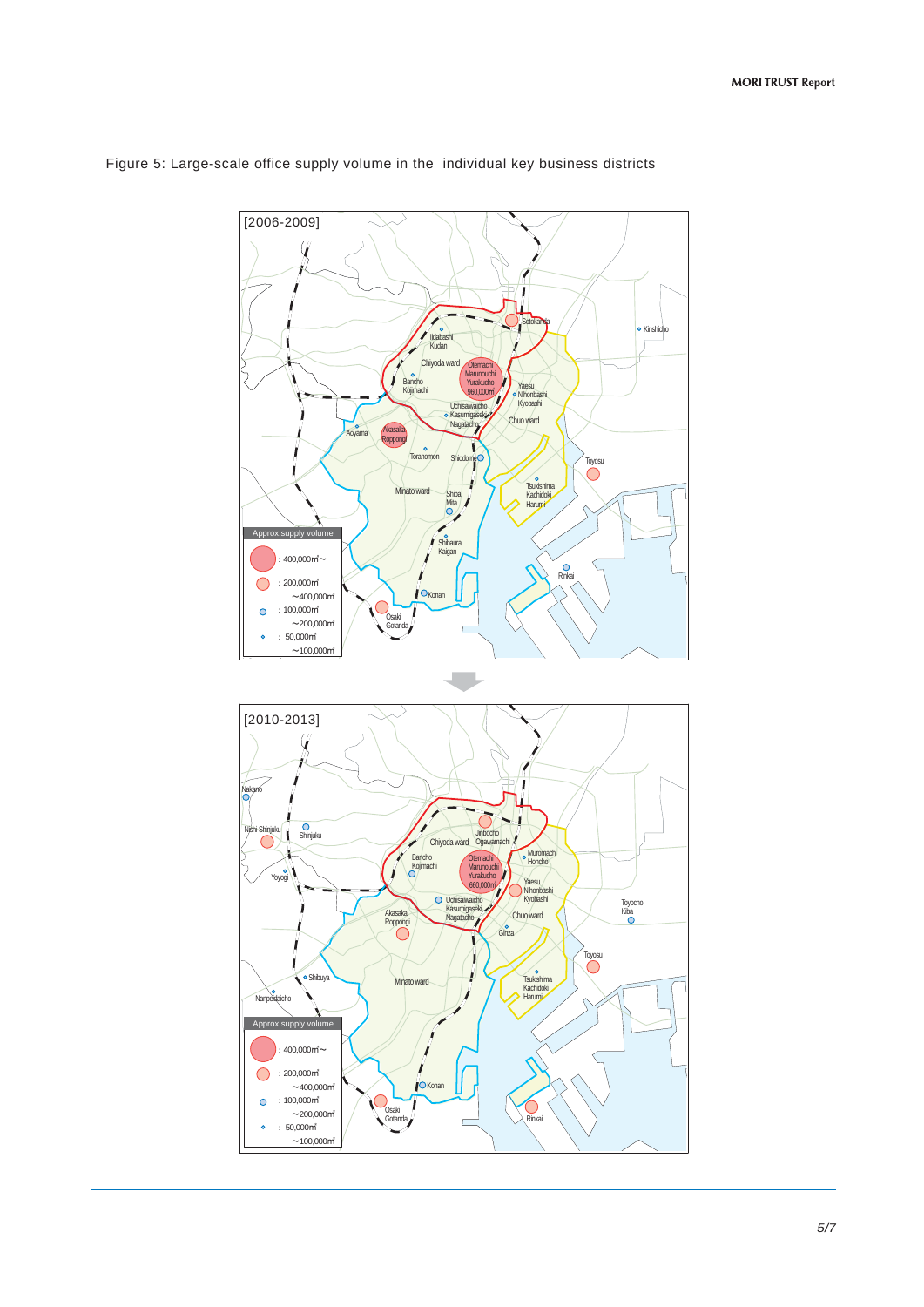

#### Figure 6: Supply of large-scale office buildings on development sites





#### [Terminology]

### Rebuilding:

Land after demolition, previously occupied by a building used as an office, hotel, residence, etc. (or development thereof).

Unused or underutilized land:

Land not previously put to effective use, including land dotted with undeveloped plots like parking lots and decrepit buildings, densely developed residential areas, former factory sites, railroad land, or unused land (or development thereof).